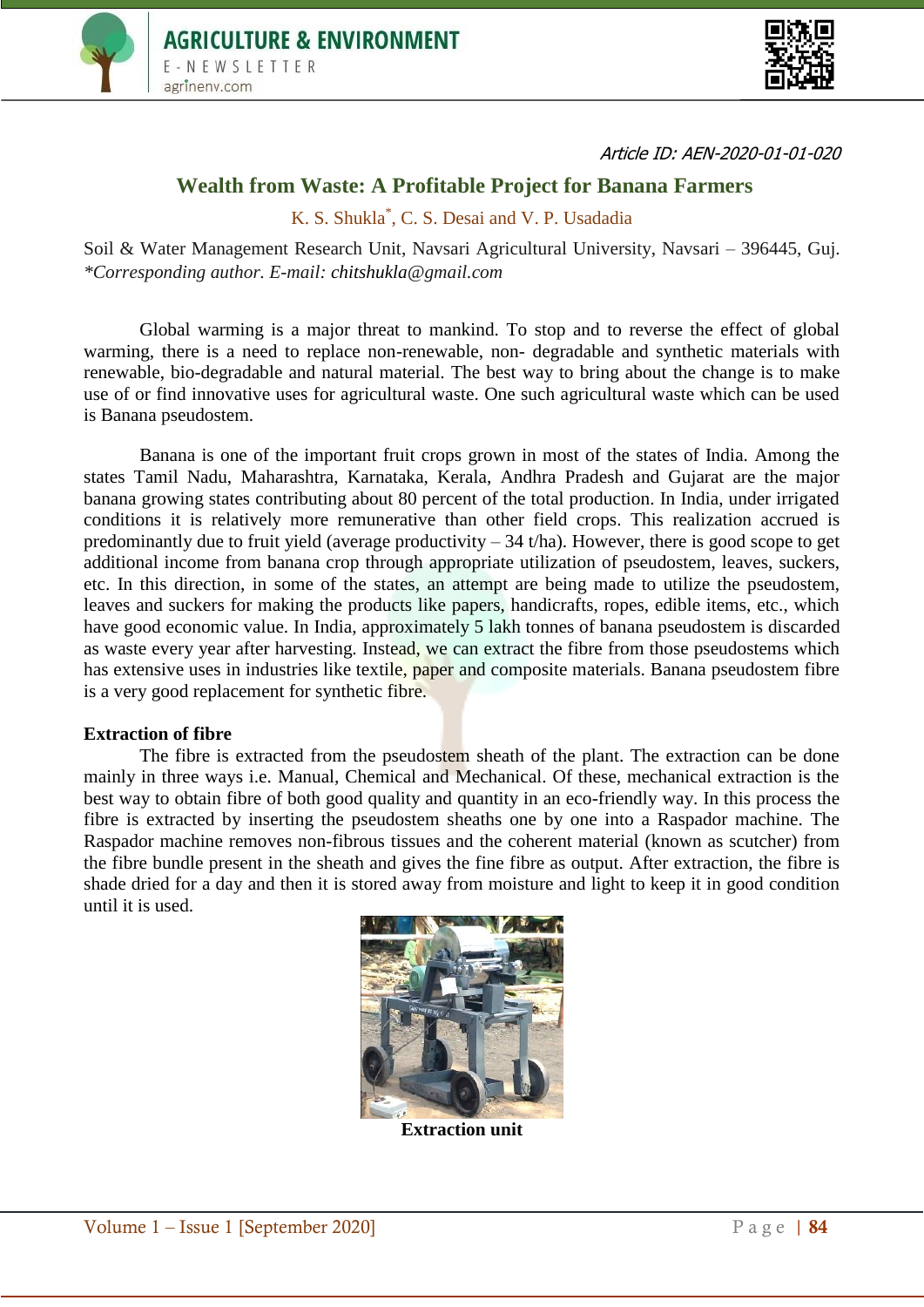



The Raspador machines are easily available in the market. The machine is user-friendly, low maintenance, high percentage of fibre recovery and safe in handling. The advantage of using this machine, farmers can extract around 25 to 30 kg dry fibre/ day/ machine. So per acre fibre can be extract around 150 kg dry fibre and therefore a farmer with 10 acres can extract around 1.5 ton of fibre, earning around Rs. 1 lakh INR in two months, excluding expenses. Also it provides fibre of superior quality in terms of length, softness, strength and colour with less maintenance, easy and safe to operate.

## **Uses of banana pseudostem fibre in various purposes:**

- To make currencies, bond papers and specialty papers which can last for 100 years.
- As a very good replacement for wood pulp in the paper industry, as it has high cellulose content, thus reducing the environmental impact of deforestation.
- In making composite materials as a replacement for fibre glass.
- For manufacturing mattresses, pillows and cushions in the furniture industry.
- In handicrafts, extensively for making hand bags, purse, mobile phone cover, door mats, curtains and yoga mats, etc.
- As fillers in packaging to absorb shock and vibration.
- In manufacturing of textiles.
- Making of Micro Crystalline Cellulose (MCC)

Apart from the fibre, the scutcher waste which can be used to produce vermi-compost for use in the farmer's own field as manure which is available at free of cost. Also from this scutcher waste, separation of liquid portion i.e. sap, can be separated by squeezing the scutcher waste which can be used as mordant (Natural adhesive) in textile dyeing and also as a supplement for agriculture crops. The central part of the banana pseudostem i.e. central core which is highly nutritious and can be used for making edible products.

On an average from pseudostem of one hectare banana plantation, the recovery also of different components as follows.



## **Conclusion**

There is immense potential in developing values added products from fruits as well as pseudostem. Technical guidance, training and developing of proper market linkage from production to utilization of the products on commercial scale is a challenge to all the stakeholders. This will not